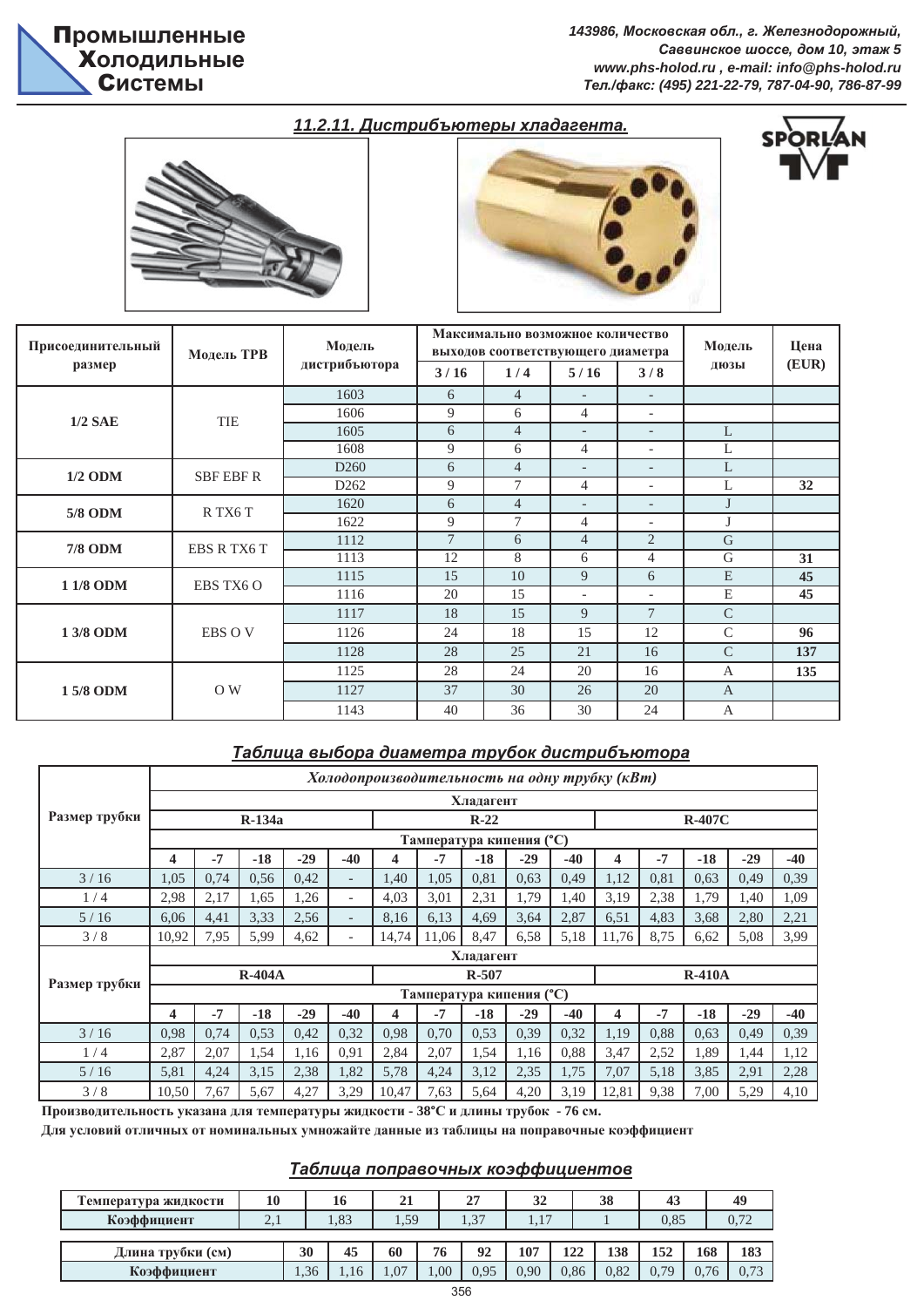|                          |              |               |               |              |                          |                         |               |              |                                   |              | Холодопроизводительность дистрибъютора (кВт) |               |               |               |               |
|--------------------------|--------------|---------------|---------------|--------------|--------------------------|-------------------------|---------------|--------------|-----------------------------------|--------------|----------------------------------------------|---------------|---------------|---------------|---------------|
|                          |              |               |               |              |                          |                         |               | Хладагент    |                                   |              |                                              |               |               |               |               |
| Номер дюзы               |              |               | R-134a        |              |                          |                         |               | $R-22$       |                                   |              |                                              |               | <b>R-407C</b> |               |               |
|                          |              |               |               |              |                          |                         |               |              | Тампература кипения (°С)          |              |                                              |               |               |               |               |
|                          | 4            | $-7$          | $-18$         | $-29$        | $-40$                    | 4                       | $-7$          | $-18$        | $-29$                             | $-40$        | 4                                            | $-7$          | $-18$         | $-29$         | $-40$         |
| 1/9<br>1/6               | 0,28         | 0,21<br>0,32  | 0,18<br>0,25  | 0,14         |                          | 0,49                    | 0,39          | 0,32         | 0,25                              | 0,21<br>0,32 | 0,39                                         | 0,28          | 0,25<br>0,35  | 0,21          | 0,18<br>0,25  |
| $1/4\,$                  | 0,42<br>0,70 | 0,53          | 0,42          | 0,21<br>0,35 | $\overline{\phantom{0}}$ | 0,74<br>1,19            | 0,56<br>0,91  | 0,46<br>0,74 | 0,39<br>0,63                      | 0,53         | 0,60<br>0,95                                 | 0,46<br>0,74  | 0,60          | 0,32<br>0,49  | 0,42          |
| 1/3                      | 0,91         | 0,70          | 0,53          | 0,46         | $\overline{\phantom{0}}$ | 1,54                    | 1,19          | 0,98         | 0,81                              | 0,70         | 1,23                                         | 0,95          | 0,77          | 0,63          | 0,53          |
| 1/2                      | 1,26         | 0,95          | 0,74          | 0,60         | $\overline{a}$           | 2,14                    | 1,68          | 1,33         | 1,12                              | 0,95         | 1,68                                         | 1,33          | 1,05          | 0,88          | 0,74          |
| $\overline{\frac{3}{4}}$ | 1,89         | 1,44          | 1,12          | 0,91         | $\blacksquare$           | 3,22                    | 2,52          | 2,03         | 1,68                              | 1,44         | 2,56                                         | 2,00          | 1,61          | 1,33          | 1,12          |
| $\mathbf{1}$             | 2,52         | 1,89          | 1,51          | 1,23         | $\overline{a}$           | 4,31                    | 3,36          | 2,73         | 2,24                              | 1,93         | 3,40                                         | 2,66          | 2,14          | 1,75          | 1,51          |
| $1 - 1/2$                | 3,68         | 2,77          | 2,21          | 1,79         | $\overline{\phantom{a}}$ | 6,27                    | 4,90          | 3,96         | 3,29                              | 2,80         | 4,94                                         | 3,85          | 3,12          | 2,56          | 2,17          |
| $\overline{2}$           | 5,04         | 3,82          | 3,01          | 2,45         | $\overline{\phantom{a}}$ | 8,61                    | 6,72          | 5,43         | 4,52                              | 3,85         | 6,79                                         | 5,29          | 4,27          | 3,54          | 3,01          |
| $2 - 1/2$                | 6,27         | 4,73          | 3,75          | 3,08         | $\overline{\phantom{a}}$ | 10,75                   | 8,37          | 6,76         | 5,60                              | 4,80         | 8,47                                         | 6,62          | 5,32          | 4,38          | 3,75          |
| 3                        | 7,53         | 5,71          | 4,48          | 3,68         | $\overline{\phantom{a}}$ | 12,88                   | 10,05         | 8,12         | 6,76                              | 5,78         | 10,15                                        | 7,91          | 6,37          | 5,25          | 4,48          |
| $\overline{4}$           | 10,08        | 7,63          | 6,02          | 4,94         | $\frac{1}{2}$            | 17,22                   | 13,44         | 10,85        | 9,03                              | 7,70         | 13,58                                        | 10,61         | 8,54          | 7,04          | 5,99          |
| 5                        | 12,43        | 9,38          | 7,42          | 6,09         | $\overline{\phantom{a}}$ | 21,25                   | 16,59         | 13,41        | 11,13                             | 9,52         | 16,77                                        | 13,09         | 10,54         | 8,68          | 7,39          |
| 6                        | 14,91        | 11,27         | 8,89          | 7,28         | $\overline{\phantom{a}}$ | 25,48                   | 19,88         | 16,07        | 13,34                             | 11,41        | 20,09                                        | 15,68         | 12,60         | 10,43         | 8,86          |
| $\,8$                    | 17,96        | 13,58         | 10,71         | 8,79         | $\overline{\phantom{0}}$ | 30,70                   | 23,94         | 19,32        | 16,07                             | 13,76        | 24,19                                        | 18,90         | 15,19         | 12,57         | 10,68         |
| 10                       | 20,1         | 15,2          | 12,0          | 9,8          | $\overline{\phantom{a}}$ | 34,4                    | 26,8          | 21,7         | 18,0                              | 15,4         | 27,1                                         | 21,2          | 17,0          | 14,1          | 12,0          |
| 12                       | 24,9         | 18,8          | 14,8          | 12,1         | $\overline{\phantom{0}}$ | 42,4                    | 33,1          | 26,8         | 22,3                              | 19,0         | 33,5                                         | 26,1          | 21,0          | 17,4          | 14,8          |
| 15                       | 30,8         | 23,3          | 18,4          | 15,1         | $\overline{\phantom{a}}$ | 52,9                    | 41,0          | 33,2         | 27,6                              | 23,6         | 41,7                                         | 32,4          | 26,1          | 21,6          | 18,3          |
| $\overline{17}$          | 34,5         | 26,0          | 20,5          | 16,8         | $\overline{\phantom{a}}$ | 58,8                    | 45,9          | 37,1         | 30,8                              | 26,4         | 46,6                                         | 36,4          | 29,2          | 24,1          | 20,5          |
| 20<br>$\overline{25}$    | 41,7         | 31,4          | 24,8          | 20,3         | $\qquad \qquad -$        | 71,1                    | 55,3          | 44,8         | 37,1                              | 31,8         | 56,0                                         | 43,8          | 35,0          | 29,1          | 24,7          |
| 30                       | 52,2<br>59,9 | 39,6<br>45,2  | 31,2<br>35,7  | 25,6<br>29,2 | $\overline{\phantom{a}}$ | 89,3<br>102,2           | 69,7<br>79,8  | 56,4<br>64,4 | 46,9<br>53,6                      | 39,9<br>45,9 | 70,4<br>80,5                                 | 55,0<br>62,7  | 44,1<br>50,4  | 36,4<br>41,7  | 31,1<br>35,4  |
| $\overline{35}$          | 71,8         | 54,3          | 42,7          | 35,0         | $\overline{\phantom{a}}$ | 122,9                   | 95,9          | 77,4         | 64,4                              | 55,0         | 96,6                                         | 75,6          | 60,9          | 50,1          | 42,7          |
| 40                       | 80,5         | 60,9          | 48,0          | 39,2         | $\overline{\phantom{0}}$ | 137,6                   | 107,5         | 86,8         | 72,1                              | 61,6         | 108,5                                        | 84,7          | 68,3          | 56,4          | 48,0          |
| $\overline{50}$          | 104,7        | 78,8          | 62,3          | 51,1         | $\overline{a}$           | 178,5                   | 139,3         | 112,4        | 93,5                              | 79,8         | 140,7                                        | 109,9         | 88,2          | 73,2          | 62,0          |
|                          |              |               |               |              |                          |                         |               |              |                                   |              |                                              |               |               |               |               |
|                          |              |               |               |              |                          |                         |               |              |                                   |              |                                              |               |               |               |               |
|                          |              |               |               |              |                          |                         |               | Хладагент    |                                   |              |                                              |               |               |               |               |
| Номер дюзы               |              |               | <b>R-404A</b> |              |                          |                         |               | R-507        |                                   |              |                                              |               | <b>R-410A</b> |               |               |
|                          | 4            | $-7$          | $-18$         | $-29$        | $-40$                    | $\overline{\mathbf{4}}$ | $-7$          | $-18$        | Тампература кипения (°С)<br>$-29$ | $-40$        | $\overline{\mathbf{4}}$                      | $-7$          | $-18$         | $-29$         | $-40$         |
|                          | 0,32         | 0,25          | 0,18          | 0,14         | 0,14                     | 0,32                    | 0,25          | 0,18         | 0,14                              | 0,11         | 0,56                                         | 0,46          | 0,35          | 0,28          | 0,25          |
| 1/6                      | 0,49         | 0,39          | 0,28          | 0,25         | 0,18                     | 0,49                    | 0,39          | 0,28         | 0,25                              | 0,18         | 0,88                                         | 0,70          | 0,56          | 0,46          | 0,39          |
| 1/4                      | 0,81         | 0,60          | 0,46          | 0,39         | 0,32                     | 0,81                    | 0,60          | 0,46         | 0,39                              | 0,32         | 1,40                                         | 1,09          | 0,88          | 0,74          | 0,60          |
| 1/3                      | 1,05         | 0,81          | 0,63          | 0,49         | 0,39                     | 1,02                    | 0,77          | 0,60         | 0,49                              | 0,39         | 1,86                                         | 1,44          | 1,16          | 0,95          | 0,81          |
| 1/2                      | 1,44         | 1,09          | 0,84          | 0,67         | 0,56                     | 1,44                    | 1,09          | 0,84         | 0,67                              | 0,56         | 2,56                                         | 2,00          | 1,61          | 1,30          | 1,09          |
| 3/4                      | 2,17         | 1,65          | 1,30          | 1,02         | 0,84                     | 2,14                    | 1,65          | 1,26         | 1,02                              | 0,81         | 3,85                                         | 3,01          | 2,42          | 2,00          | 1,65          |
| $\mathbf{1}$             | 2,91         | 2,21          | 1,72          | 1,37         | 1,12                     | 2,87                    | 2,17          | 1,72         | 1,37                              | 1,09         | 5,15                                         | 4,03          | 3,22          | 2,66          | 2,24          |
| $1 - 1/2$                | 4,20         | 3,22          | 2,49          | 2,00         | 1,61                     | 4,20                    | 3,19          | 2,49         | 1,96                              | 1,61         | 7,49                                         | 5,85          | 4,69          | 3,85          | 3,22          |
| $\overline{c}$           | 5,78         | 4,41          | 3,43          | 2,73         | 2,24                     | 5,74                    | 4,38          | 3,40         | 2,70                              | 2,17         | 10,26                                        | 8,05          | 6,44          | 5,29          | 4,45          |
| $2 - 1/2$                | 7,21         | 5,50          | 4,27          | 3,40         | 2,77                     | 7,18                    | 5,46          | 4,24         | 3,36                              | 2,73         | 12,81                                        | 10,01         | 8,05          | 6,58          | 5,53          |
| 3                        | 8,65         | 6,58          | 5,15          | 4,10         | 3,33                     | 8,61                    | 6,55          | 5,08         | 4,03                              | 3,26         | 15,37                                        | 12,04         | 9,66          | 7,91          | 6,65          |
| $\overline{\mathcal{L}}$ | 11,59        | 8,82          | 6,86          | 5,46         | 4,45                     | 11,52                   | 8,75          | 6,79         | 5,39                              | 4,38         | 20,58                                        | 16,10         | 12,92         | 10,57         | 8,89          |
| 5                        | 14,28        | 10,89         | 8,47          | 6,76         | 5,50                     | 14,21                   | 10,78         | 8,40         | 6,65                              | 5,39         | 25,38                                        | 19,85         | 15,93         | 13,06         | 10,96         |
| 6                        | 17,12        | 13,02         | 10,19         | 8,09         | 6,58                     | 17,01                   | 12,92         | 10,05        | 7,98                              | 6,48         | 30,42                                        | 23,80         | 19,08         | 15,65         | 13,16         |
| $8\,$<br>$10\,$          | 20,62        | 15,72<br>17,6 | 12,25<br>13,7 | 9,77<br>10,9 | 7,95                     | 20,51                   | 15,58<br>17,5 | 12,11        | 9,63                              | 7,81         | 36,75<br>41,0                                | 28,67<br>32,1 | 23,00         | 18,87<br>21,1 | 15,86<br>17,7 |
| $\overline{12}$          | 23,1<br>28,6 | 21,7          | 16,9          | 13,5         | 8,9<br>11,0              | 23,0<br>28,4            | 21,6          | 13,6<br>16,8 | 10,8<br>13,3                      | 8,8<br>10,8  | 50,8                                         | 39,6          | 25,8<br>31,8  | 26,1          | 21,9          |
| 15                       | 35,4         | 27,0          | 21,0          | 16,7         | 13,6                     | 35,4                    | 26,7          | 20,8         | 16,5                              | 13,4         | 63,0                                         | 49,4          | 39,6          | 32,4          | 27,2          |
| 17                       | 39,6         | 30,1          | 23,5          | 18,7         | 15,2                     | 39,2                    | 29,9          | 23,2         | 18,4                              | 15,0         | 70,4                                         | 55,0          | 44,1          | 36,1          | 30,4          |
| 20                       | 47,6         | 36,4          | 28,4          | 22,6         | 18,3                     | 47,6                    | 36,1          | 28,0         | 22,3                              | 18,1         | 84,7                                         | 66,5          | 53,2          | 43,8          | 36,8          |
| 25                       | 59,9         | 45,9          | 35,7          | 28,4         | 23,1                     | 59,9                    | 45,2          | 35,4         | 28,0                              | 22,7         | 106,8                                        | 83,3          | 66,9          | 55,0          | 46,2          |
| 30                       | 68,6         | 52,2          | 40,6          | 32,4         | 26,4                     | 68,3                    | 51,8          | 40,3         | 32,0                              | 25,9         | 121,8                                        | 95,2          | 76,3          | 62,7          | 52,5          |
| 35                       | 82,6         | 62,7          | 49,0          | 38,9         | 31,7                     | 81,9                    | 62,3          | 48,3         | 38,5                              | 31,2         | 146,7                                        | 114,8         | 92,1          | 75,3          | 63,4          |
| 40                       | 92,4         | 70,4          | 55,0          | 43,8         | 35,7                     | 92,1                    | 70,0          | 54,3         | 43,1                              | 35,0         | 164,5                                        | 128,8         | 103,3         | 84,7          | 71,1          |
| 50                       | 120,1        | 91,4          | 71,4          | 56,7         | 46,2                     | 119,4                   | 90,7          | 70,4         | 56,0                              | 45,5         | 213,2                                        | 167,0         | 133,7         | 109,6         | 92,1          |

# $Ta6$ лица выбора дюзы дистрибъютора

| <b>CEO</b><br><b>ЖИДКОСТИ</b><br>емпература<br>- МИ. | . .<br>ΨU                | 10                   | --          | --<br>-         | $\sim$<br>◡ | JО | т.                           | Æ              |
|------------------------------------------------------|--------------------------|----------------------|-------------|-----------------|-------------|----|------------------------------|----------------|
| T <sub>0</sub><br>лпиент<br>$\Lambda$ 0300 $\mu$     | $\overline{\phantom{m}}$ | $\Omega$<br>$\sim 0$ | 50<br>. . J | $\sim$<br>. . J | -           |    | $\sim$ $\sim$ $\sim$<br>ບເບມ | $-1$<br>$\sim$ |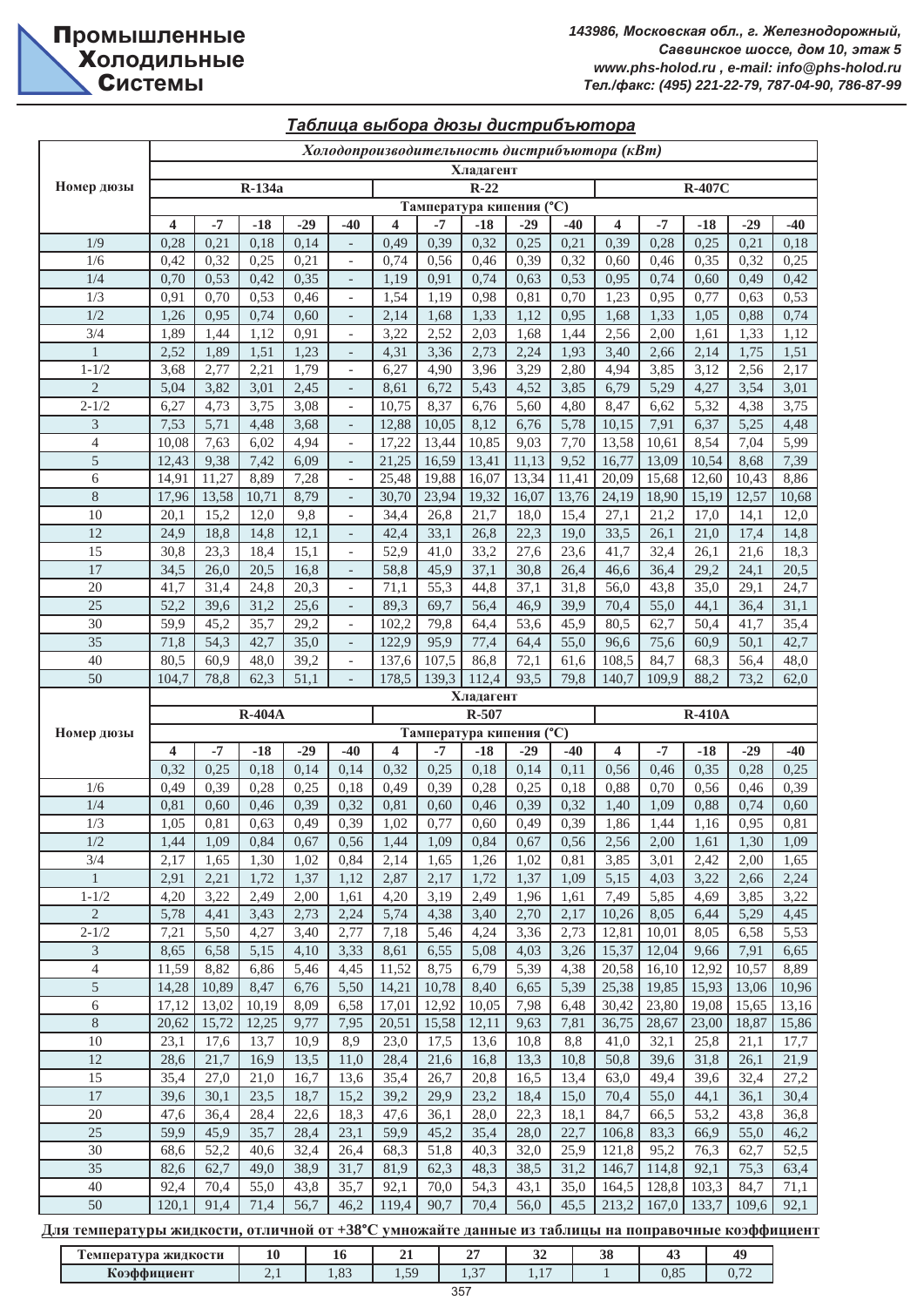

ØD ØB



# *Ⱦɢɫɬɪɢɛɶɸɬɟɪɵ ɫ ɜɵɯɨɞɚɦɢ ɩɨɞ ɬɪɭɛɤɭ 4ɦɦ.*

| Модель           | Количество |     | Цена<br>(EUR) |    |    |    |      |
|------------------|------------|-----|---------------|----|----|----|------|
|                  | выходов    | ØA  | ØB            | ØC | ØD |    |      |
| <b>HDTO02040</b> |            | 4,1 | 9,8           |    |    | 20 | 4,2  |
| <b>HDTO03040</b> |            | 4,1 | 9,8           | 15 |    | 20 | 4,3  |
| <b>HDTO04040</b> |            | 4,1 | 9,8           |    |    | 20 | 6,3  |
| <b>HDTO05040</b> |            | 4,1 | 9,8           | 18 | 4  | 23 | 8,5  |
| <b>HDTO06040</b> |            | 4,1 | 9,8           | 20 |    | 23 | 10,7 |

#### **23,6 HDTO12050** 12 5,1 19,8 32 7 51 **24,0** 45 **18,2 HDTO11050** 11 5,1 19,8 32 7 51 **HDTO10050** 10 5,1 19,8 28 6,5 **HDTO09050** 9 5,1 19,8 25 6,5 42 **17,7 10,2 HDTO08050** 8 5,1 19,8 25 6 40 **14,8** 32 **10,0 HDTO07050** 7 5,1 13,8 22 5 32 **HDTO06050** 6 5,1 13,8 22 5 **HDTO05050** 5 5,1 13,8 20 5 29 **8,3 4,3 HDTO04050** 4 5,1 9,8 18 4 23 **6,2** 20 **4,2 HDTO03050** 3 5,1 9,8 15 4 20 **ØB ØC ØD L HDTO02050** 2 5,1 9,8 15 4 Модель **Количество ВЫХОЛОВ Размеры EXECUTE:**<br>  $\frac{1}{\sqrt{N}}$  $\overline{\emptyset A}$   $\overline{\emptyset B}$   $\overline{\emptyset C}$   $\overline{\emptyset D}$  **L**  $(\text{EUR})$

### *Ⱦɢɫɬɪɢɛɶɸɬɟɪɵ ɫ ɜɵɯɨɞɚɦɢ ɩɨɞ ɬɪɭɛɤɭ 5ɦɦ.*

# *Ⱦɢɫɬɪɢɛɶɸɬɟɪɵ ɫ ɜɵɯɨɞɚɦɢ ɩɨɞ ɬɪɭɛɤɭ 1/4".*

| Модель           | Количество |      | Размеры<br>(MM) |    |      |    |       |  |  |
|------------------|------------|------|-----------------|----|------|----|-------|--|--|
|                  | выходов    | ØA   | ØB              | ØC | ØD   |    | (EUR) |  |  |
| <b>HDTO08014</b> |            | 1/4" | 19,8            | 32 | 8,5  | 46 | 19,5  |  |  |
| <b>HDTO10014</b> | 10         | 1/4" | 25,8            | 36 | 9    | 53 | 27,2  |  |  |
| <b>HDTO12064</b> | 12         | 6,4  | 25,8            | 40 | 9    | 62 | 34,6  |  |  |
| <b>HDTO14014</b> | 14         | 1/4" | 32,8            | 45 | 11   | 73 | 44,5  |  |  |
| <b>HDTO16014</b> | 16         | 1/4" | 32,8            | 50 | 11,5 | 79 | 54,7  |  |  |
| <b>HDTO18014</b> | 18         | 1/4" | 32,8            | 55 | 12   | 90 | 72,1  |  |  |